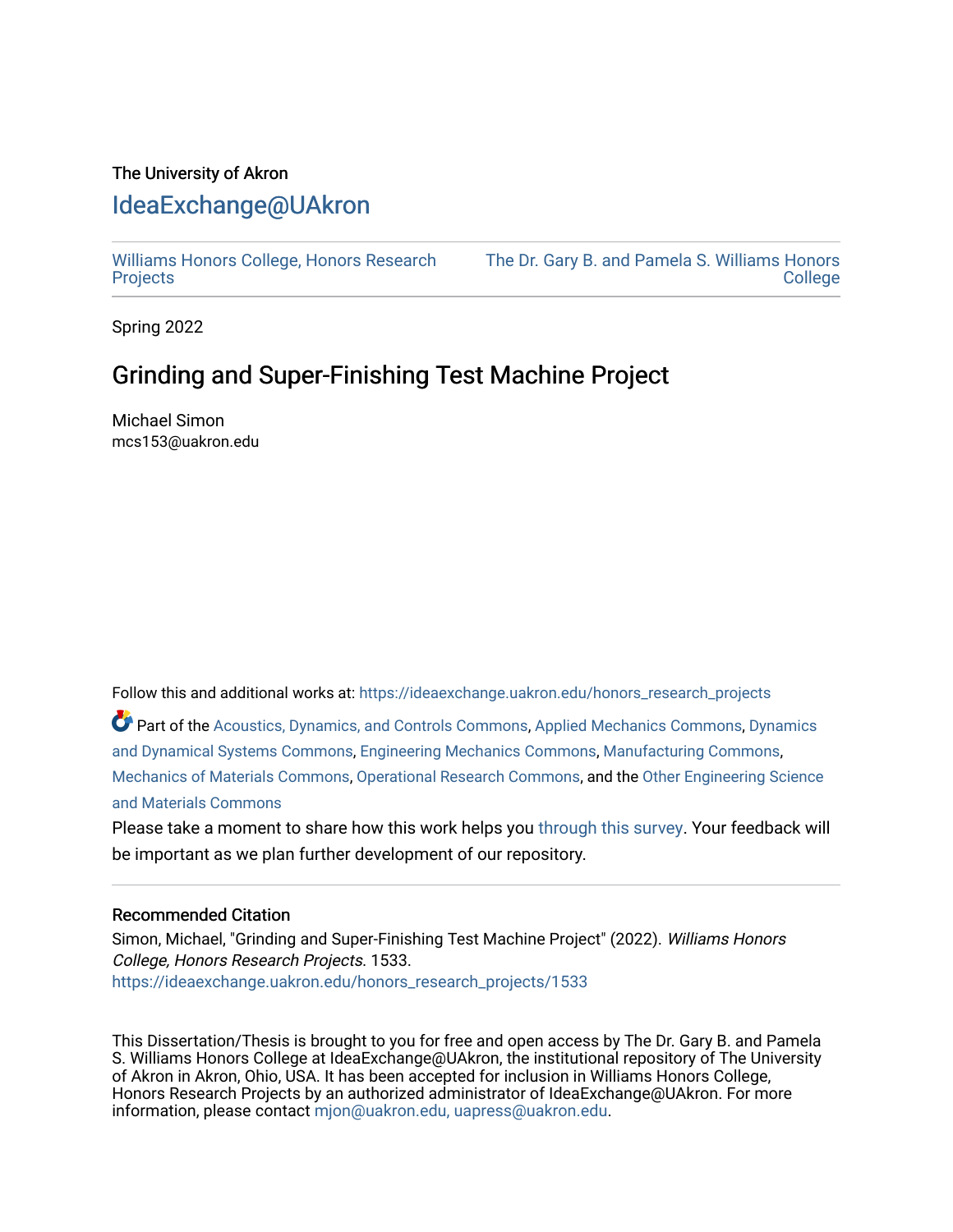**The University of Akron**

# **Grinding and Super-Finishing Test Machine**

**Michael Simon**

**4/22/2022**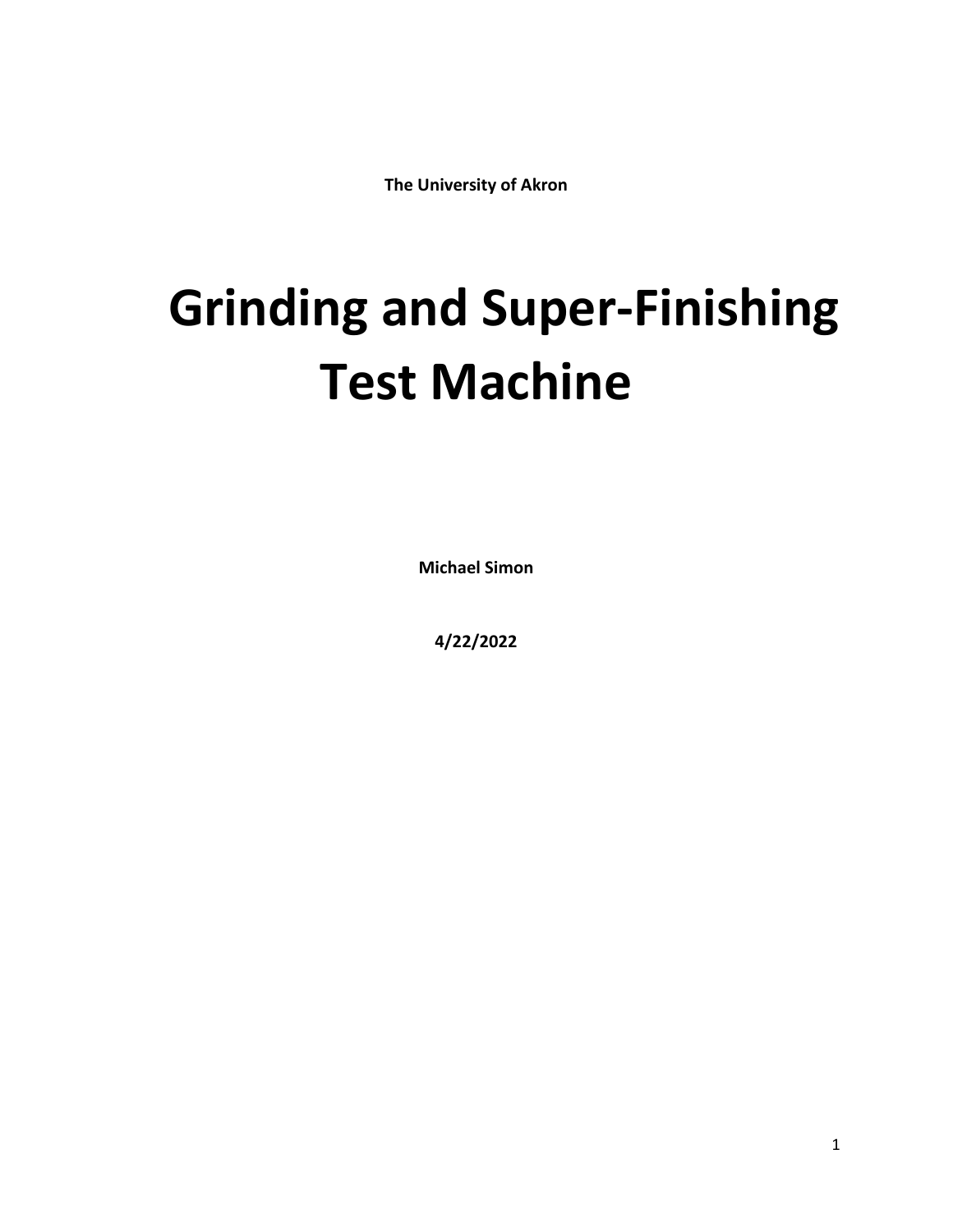#### Abstract:

<span id="page-2-0"></span>A research project in The University of Akron to study grinding and super-finishing of silicon nitride ceramic was initiated by Dr. Siamak Farhad and sponsored by the Timken Company, with the assistance of undergraduate students Michael Simon, Ryan Hosso and Mathew Rozmajzl. The study required analysis of forces and scratches generated during grinding processes of silicon nitride samples. A testing assembly was designed and constructed to record the forces generated during grinding and super-finishing of silicon nitride samples in a computer-numerical-control machine. Silicon nitride samples were subjected to desired grinding and super-finishing operations and all forces generated during the process were recorded. The samples were then examined under an electron microscope to document, measure and study the material removal. All data was subjected to confidential analysis under direction of Dr. Siamak Farhad, and the Timken company and applicable analysis conclusions are being reached.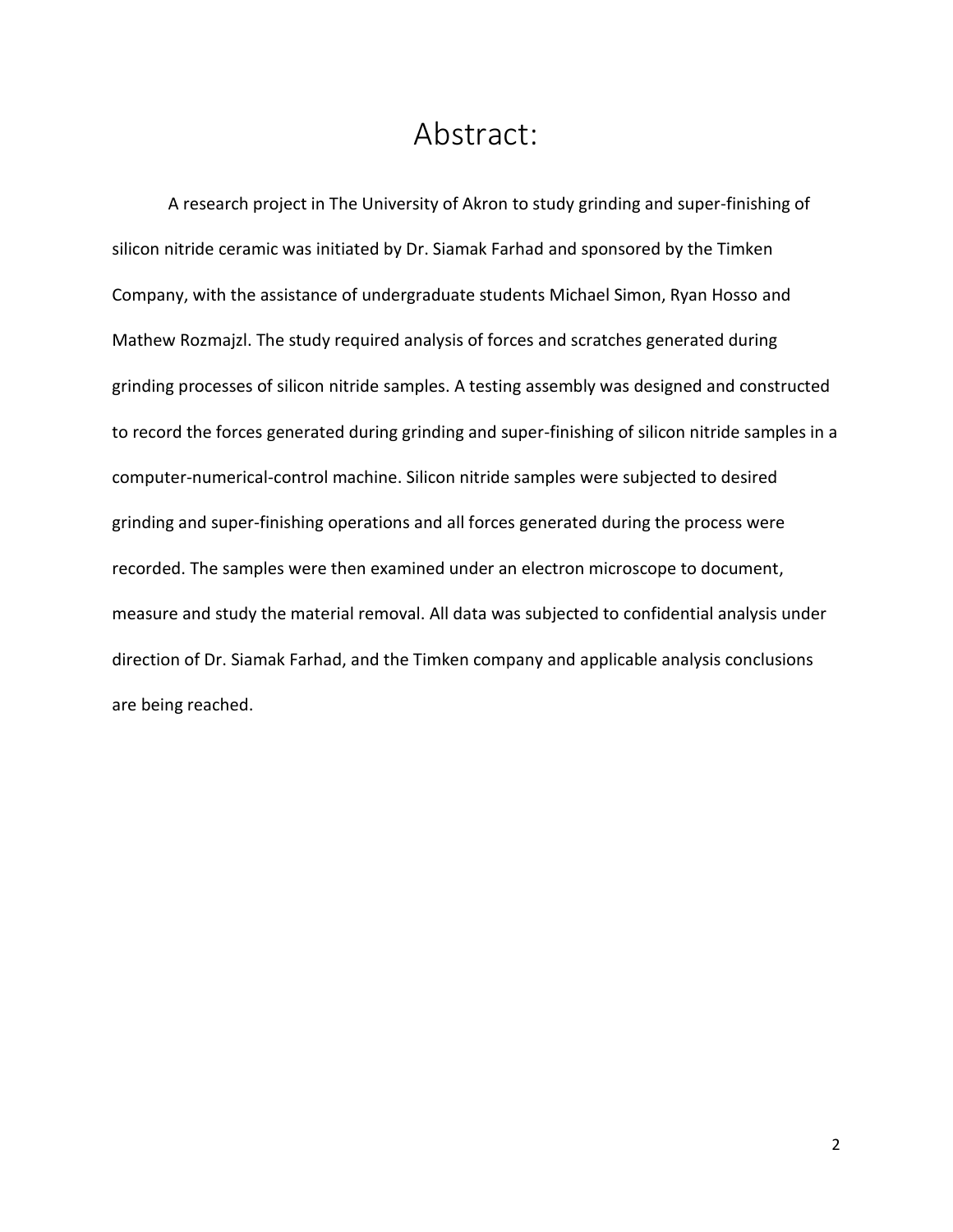# **Table of Contents**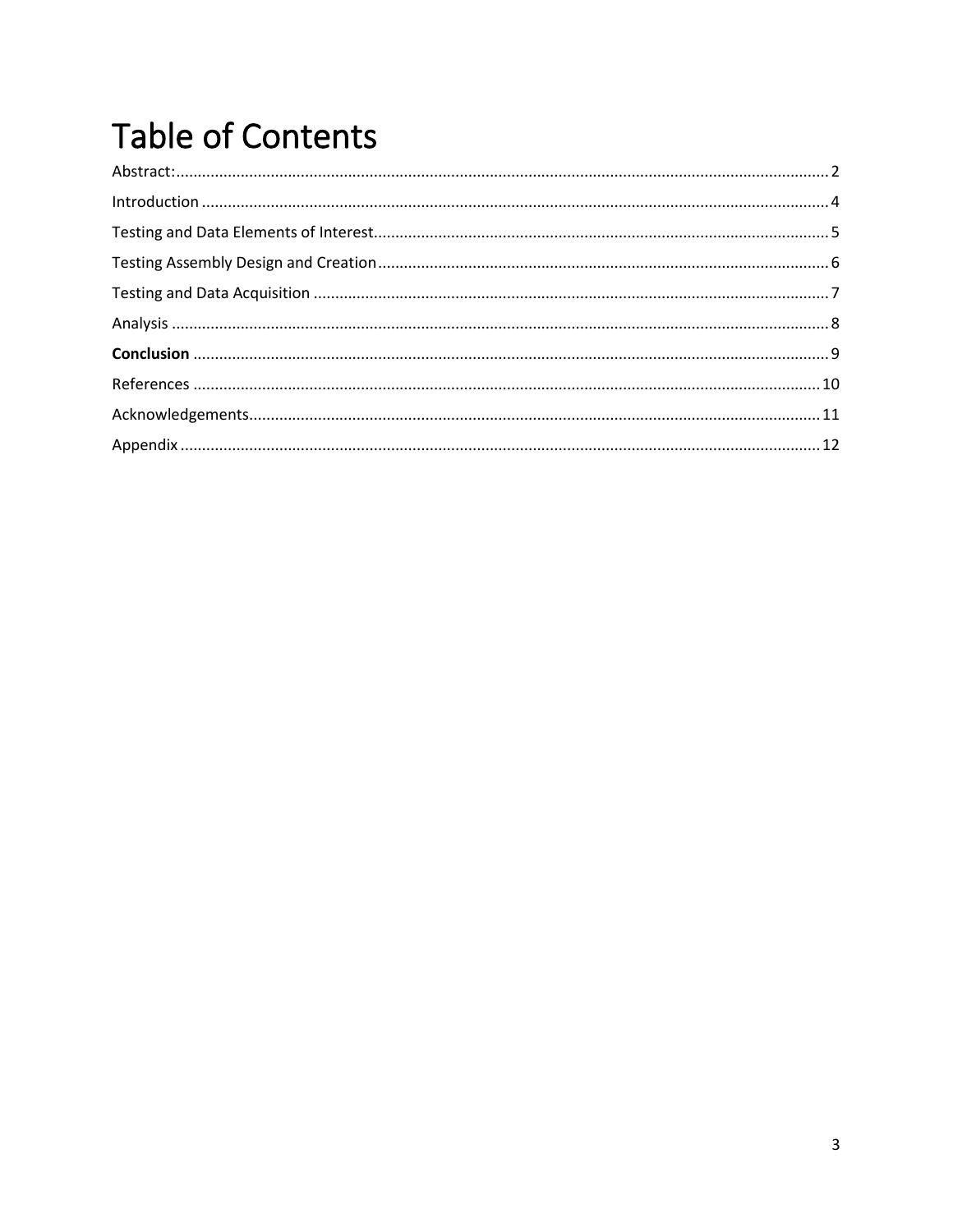### Introduction

<span id="page-4-0"></span>Silicon nitride ceramic is used in a variety of engineering applications due to its high thermal resistance and hardness. Due to its ceramic nature, manufacturing of silicon nitride must account for its brittleness to achieve required quality. A process of interest is the grinding and super-finishing of ceramic silicon nitride using a grinding wheel. Although silicon nitride is brittle, when material removal occurs on a very small scale, the material removal can be plastic as well as brittle, providing an opportunity to study the material properties of silicon nitride. Study of these two modes of material removal during grinding under desired conditions will enable greater understanding of the material properties of silicon nitride, generating results which will be applicable both for Dr. Farhad's academic studies and for use by Timken Corporation.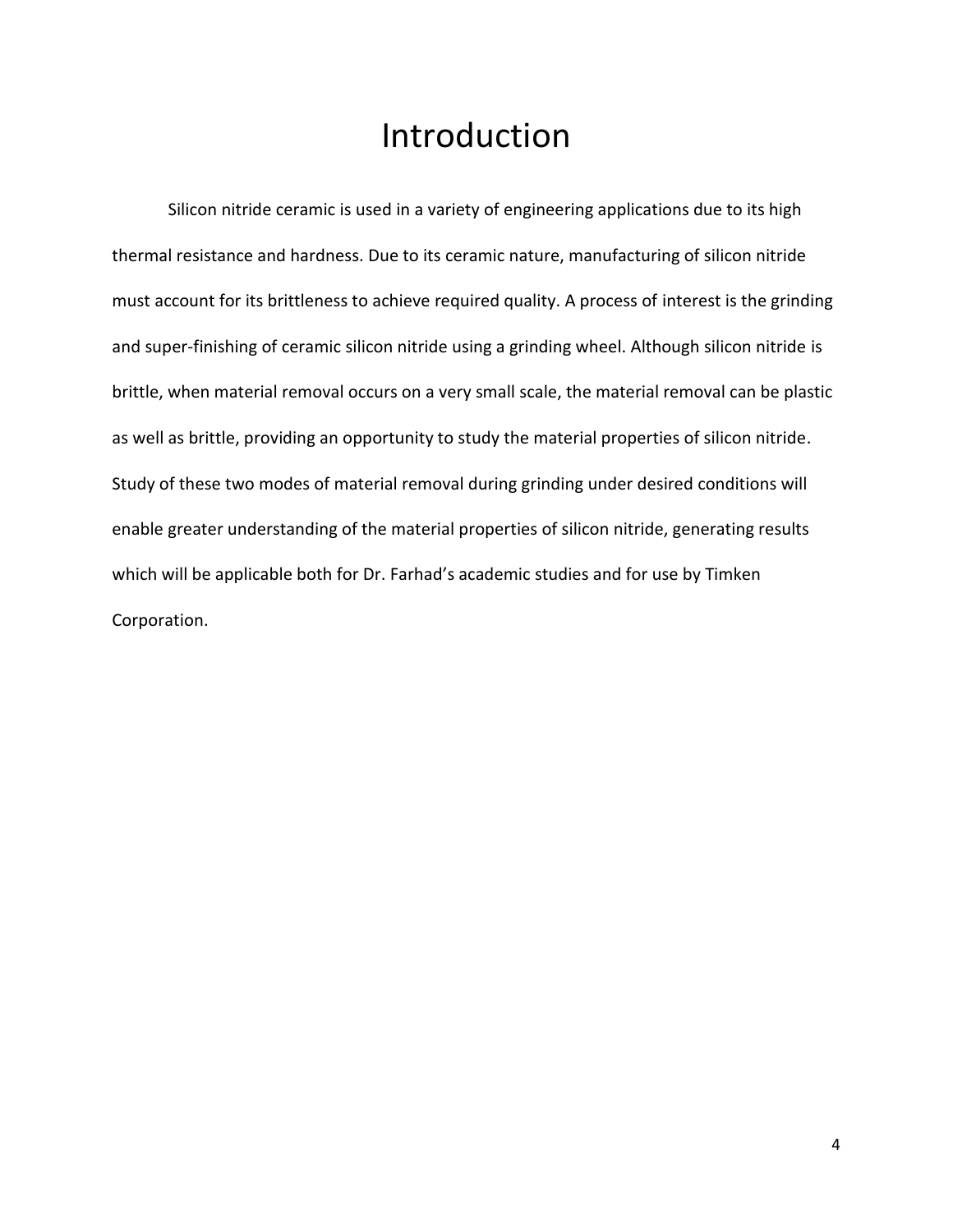#### <span id="page-5-0"></span>Testing and Data Elements of Interest

Grinding and super-finishing processes of interest were achieved by a CNC machine equipped with a diamond-tipped cutting wheel. CNC settings, such as spindle speed, for each test were determined in advance to achieve a desired range of test conditions. The silicon nitride samples were rectangular and identical to make the material a constant in the experiment. Analysis required all forces generated during grinding processes: forces normal to the silicon nitride surface exposed to grinding, and forces tangential and perpendicular to the rotation of the grinding wheel. It is also necessary to study the scratches generated in the silicon nitride samples. Both types of data will be processed, organized, and analyzed for the study.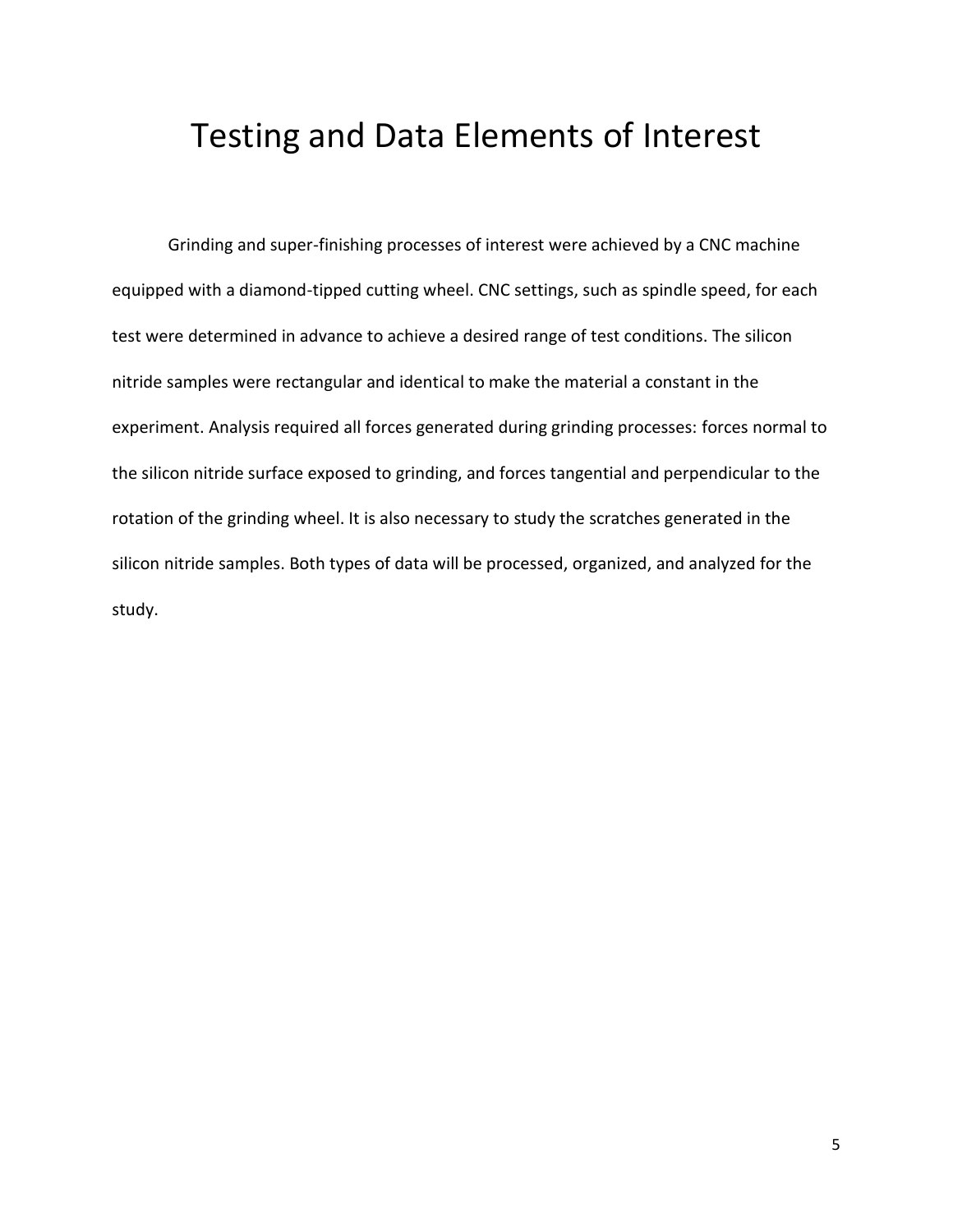#### <span id="page-6-0"></span>Testing Assembly Design and Creation

Development of a testing setup capable of meeting analysis needs was the first major goal of the project. To record forces during grinding processes, a Kistler type 9347c force sensor was acquired. The force sensor was selected based on its high sensitivity and accuracy, which is necessary due to the small scale of the grinding and degree of accuracy required for the materials science application. A custom mount assembly which held the force sensor, and a silicon nitride sample was designed and machined at Timken with the help of Joshua Campbell. During testing the mounting would hold the ceramic sample steady while all forces generated during the grinding process would be conducted through a metal plate and into the force sensor. The force sensor outputted signals to a Kistler 5073 amplifier, which was programmed using ManuWare software to convert signals from the force sensor into analog voltage signals. The analog voltage signals were recorded by a National Instruments Data Acquisition (DAQ) module and chassis, which converted the data into digital form which was entered into a computer via either an ethernet cable or wireless connection. The use of the amplifier was necessary to convert the low-magnitude, electronic signals outputted by the force sensor into voltage signals with a controlled scale which were readable by the DAQ. LabVIEW software was programmed and used to record the digital data and to convert it into a TDMS file for analysis in the future.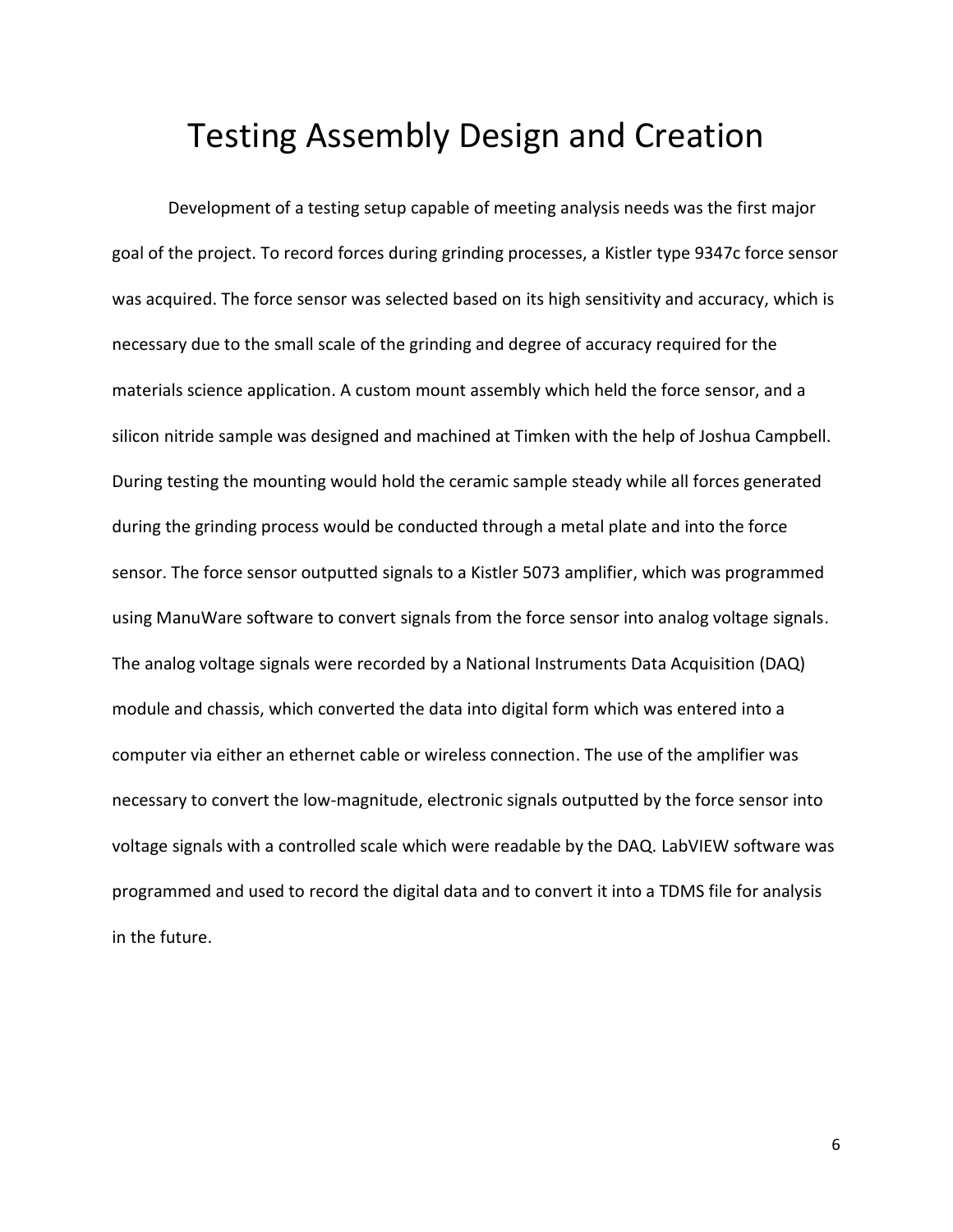## Testing and Data Acquisition

<span id="page-7-0"></span>Numerous silicon nitride samples were tested using the CNC machine and the testing assembly. For each test, a silicon nitride sample was mounted inside the CNC machine, which was programmed to preform several passes with its equipped grinding wheel, creating scratches in the sample. As the grinding wheel scratched each sample, forces recorded by the force sensor were recorded on LabVIEW. After each trial, LabVIEW created a TDMS file, which was then converted to a MAT file in MATLAB before being saved for use in later analysis. During testing, the CNC machine was operated by David Allen.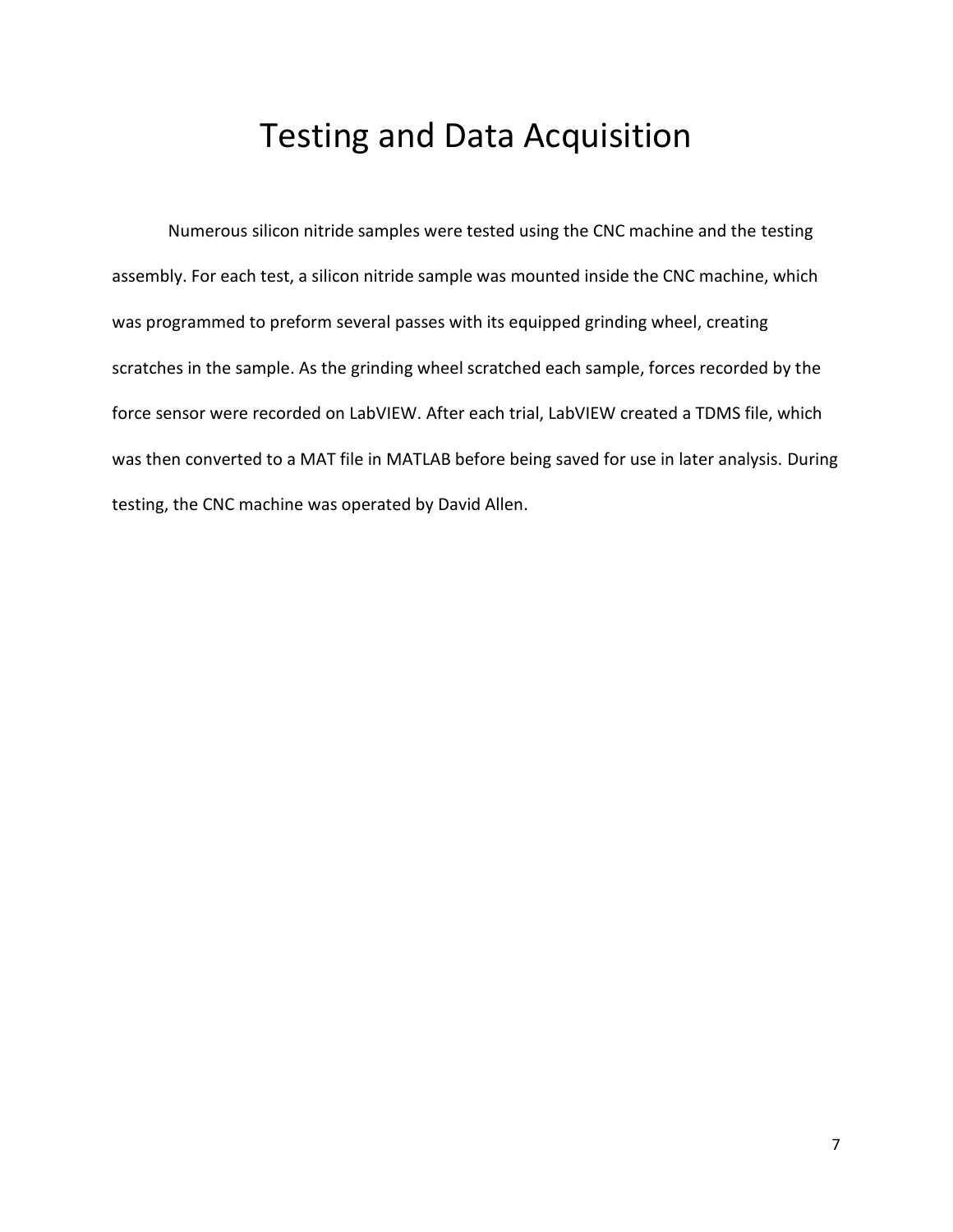### Analysis

<span id="page-8-0"></span>After data acquisition from testing was complete analysis was performed on the data. Force data was filtered to reduce noise. It was then manipulated and measured in MATLAB and other programs according to confidential analysis developed by Timken company and Dr. Farhad.

Every scratch in the silicon nitride samples was assigned a number and photographed using an electron microscope supplied by The University of Akron. Each scratch was divided into regions based on whether the mode of material removal was ductile or brittle. Further confidential geometric and mathematical analysis was completed to study the material removal.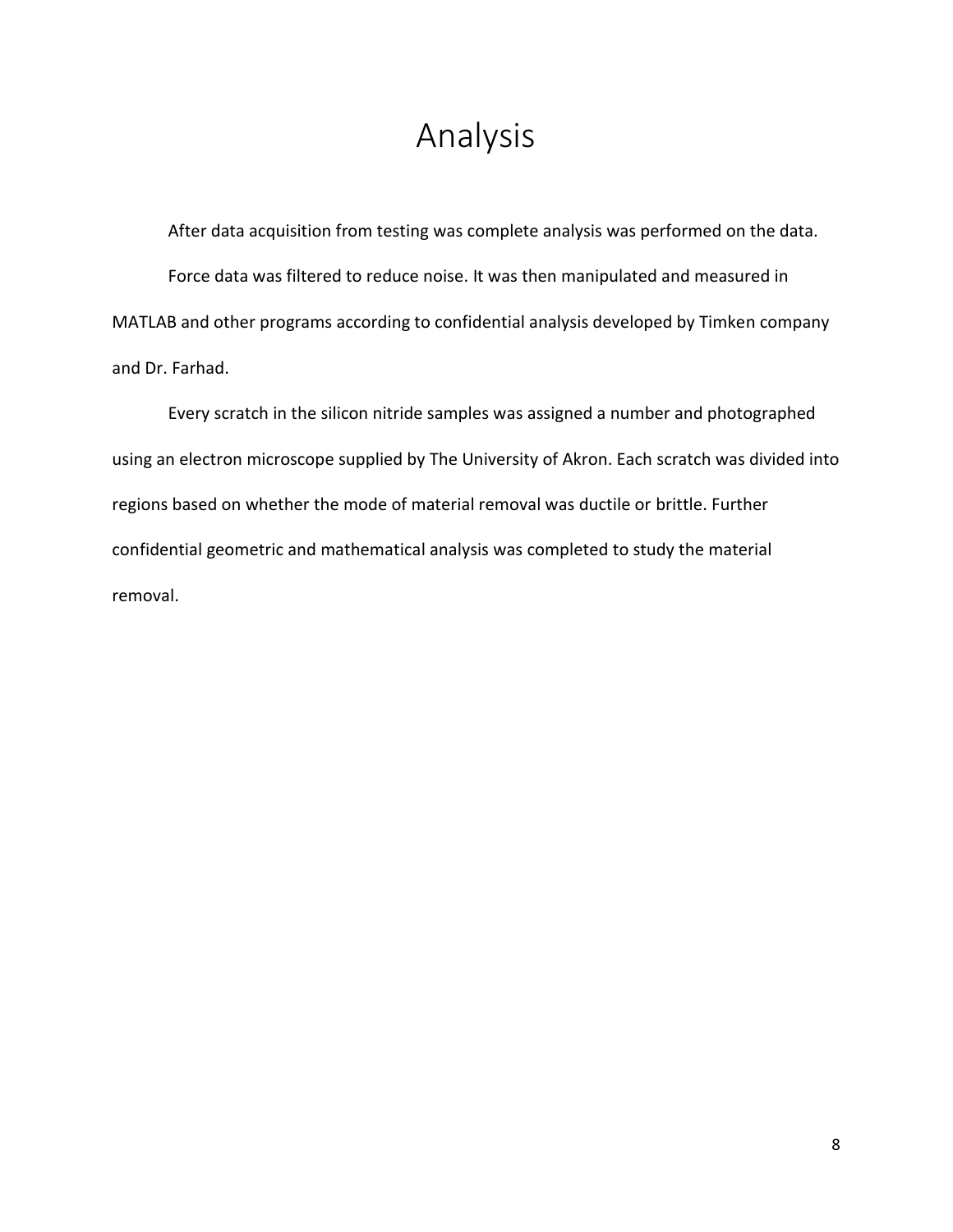# **Conclusion**

<span id="page-9-0"></span>The testing assembly was successfully designed, constructed, and verified to have sufficient accuracy, precision, and data acquisition rate for acceptable quality of measurements. Several successful tests were completed, and more will be completed in the future as part of the ongoing project. Analysis processes are being completed on data from the tests, and results have been verified as being useful to the aims of Dr. Farhad's and the Timken Company's research.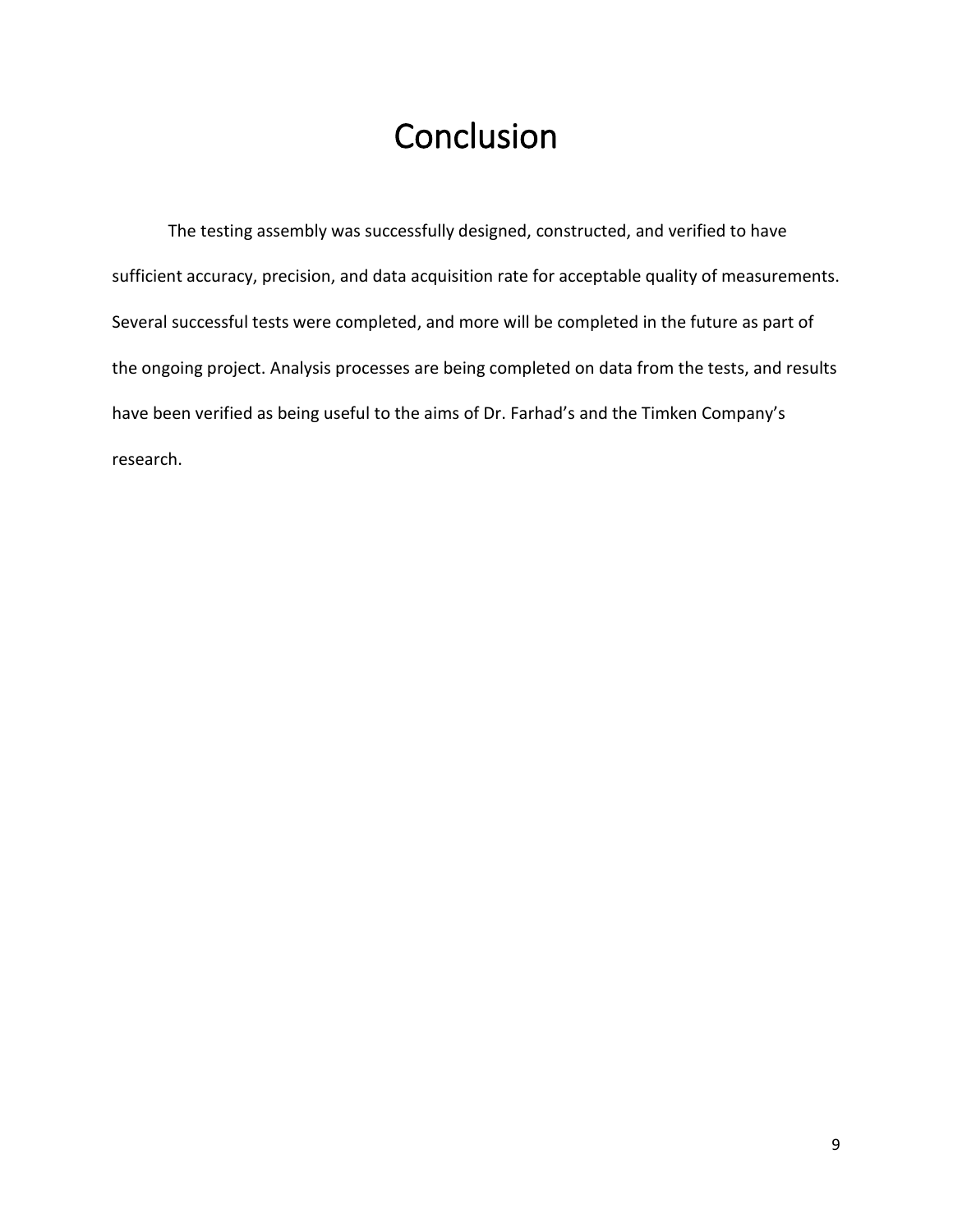# References

<span id="page-10-0"></span>Shamoto, E., & Suzuki, N. (2014, April 16). Advanced Machining Technologies. ScienceDirect.com | Science, health and medical journals, full text articles and books. Retrieved November 6, 2021, from [https://www.sciencedirect.com/topics/engineering/ductile-machining.](https://www.sciencedirect.com/topics/engineering/ductile-machining)

AZO. (2001, February 6). Silicon Nitride (Si3N4) Properties and Applications. AZO Materials. Retrieved November 6, 2021, from [https://www.azom.com/article.aspx?ArticleID=53.](https://www.azom.com/article.aspx?ArticleID=53)

Matmatch. (2021). Silicon Nitride: Properties, Production and Applications. Matmatch. Retrieved November 6, 2021, from<https://matmatch.com/learn/material/silicon-nitride.>

International Saylons. (2020, November 30). Silicon Nitride: The Future of Sensing in Harsh Environments? International Saylons. Retrieved November 6, 2021, from [https://www.syalons.com/2020/11/30/silicon-nitride-future-sensing-harshenvironments/.](https://www.syalons.com/2020/11/30/silicon-nitride-future-sensing-harshenvironments/)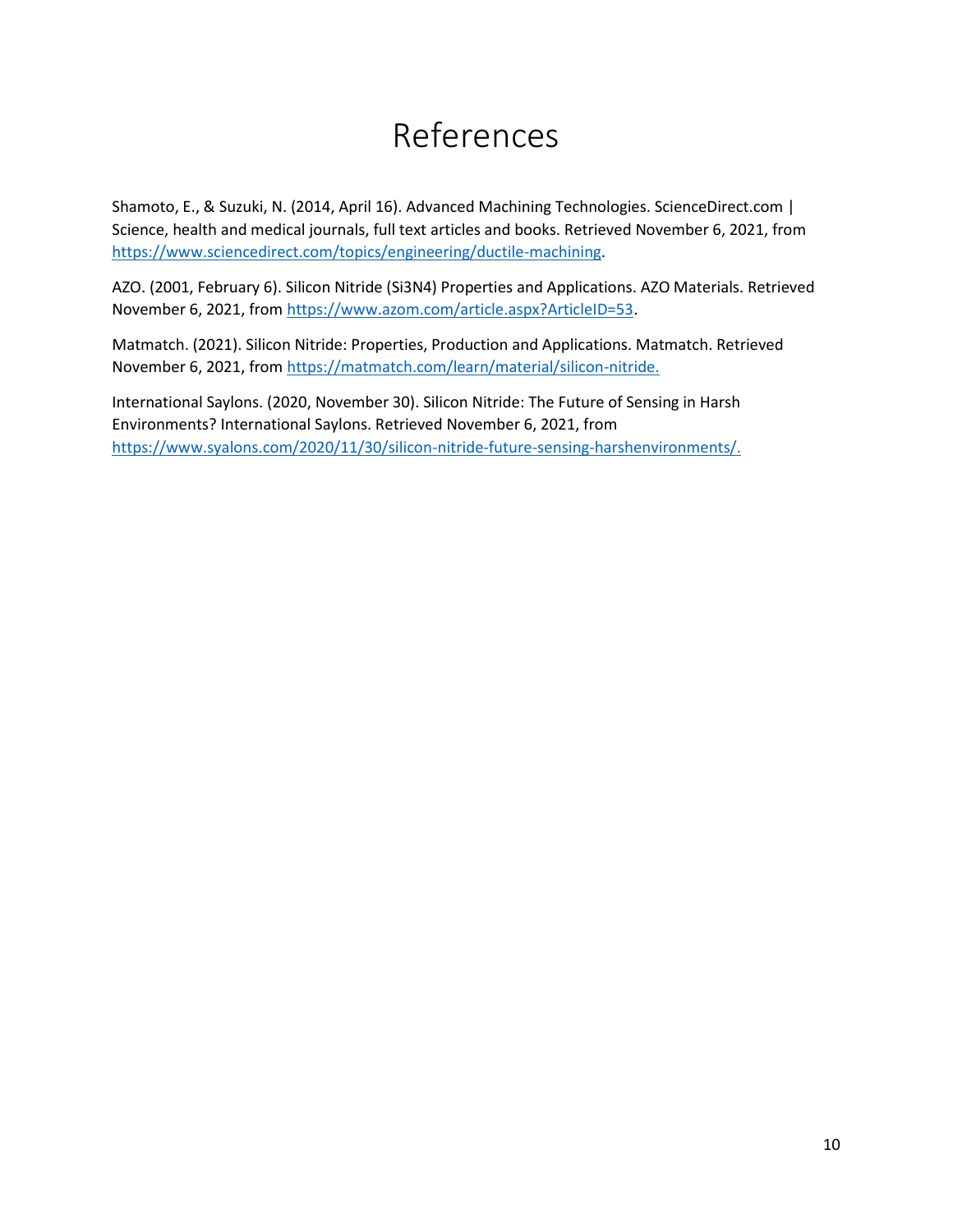### Acknowledgements

<span id="page-11-0"></span>This project was made possible by the work and support of several accomplices and professionals.

Dr. Siamak Farhad directed the project, helped utilize material science theory to execute the analysis and data acquisition, and secured support for the project from The University of Akron.

Joshua Campbell, a Timken Company employee, served as a liaison with Timken and coordinated their support for the project. He utilized Timken's expertise and his own professional skills in the field of material science to develop and utilize the theory behind the project and to correctly complete testing.

Mathew Rozmajzl and Ryan Hosso preformed tasks during every stage of the project.

University of Akron technicians Eric Pfiffner, Doug Noble and Associate Professor Daniel E. Kandray provided technical assistance in the use of the CNC machine, creation of the testing assembly and installation of computer software.

Kistler Employee David Allen provided technical support regarding the Kistler force sensor and amplifier used in the project.